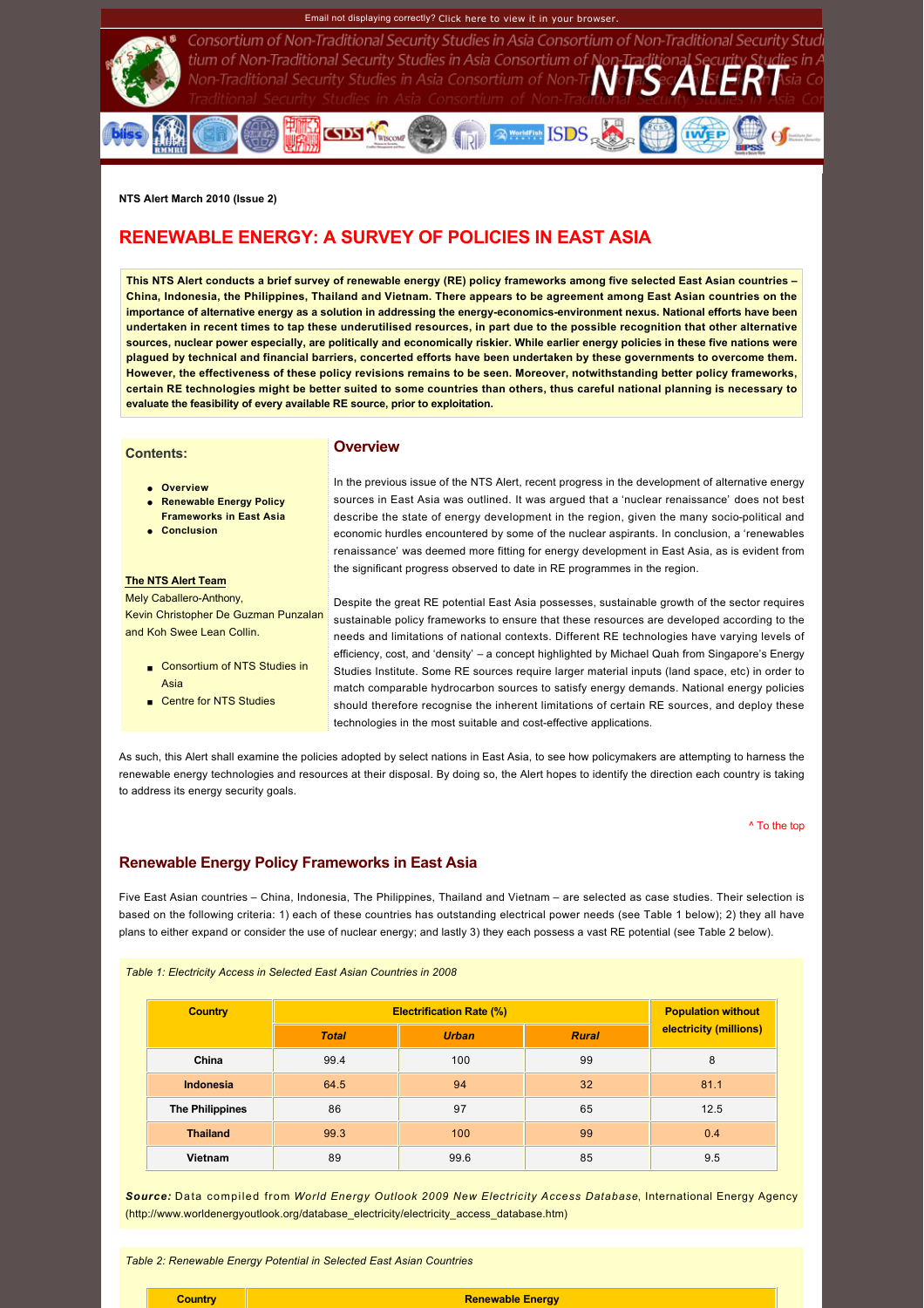|                              | <b>Wind</b>                                                         | <b>Solar</b>                              | <b>Hydropower</b>                                                                                                   | <b>Biomass</b>                                                   | <b>Geo-thermal</b> | <b>Marine</b>                                                    |
|------------------------------|---------------------------------------------------------------------|-------------------------------------------|---------------------------------------------------------------------------------------------------------------------|------------------------------------------------------------------|--------------------|------------------------------------------------------------------|
| China <sup>a</sup>           | 1000GW                                                              | 3-7.5kWh per<br>square-metre<br>per day   | 694GW (theoretically<br>exploitable); 542GW<br>(technically<br>exploitable); 402GW<br>(economically<br>exploitable) | 500 million tce;<br>some<br>estimates put it<br>at 1 billion tce | 6GW                | 110GW<br>(theoretical tidal<br>reserve); 21.8GW<br>(developable) |
| Indonesia <sup>b</sup>       | <b>10GW</b>                                                         | 4.8kWh per<br>square-metre<br>per day     | 75.67GW (plus<br>0.5GW small-hydro)                                                                                 | 49.81GW                                                          | 13.44GW            | 0.01-0.035GW<br>per km coastline                                 |
| The Philippines <sup>c</sup> | 76.6GW                                                              | 5-5.1kWh per<br>square-metre<br>per day   | 13.097GW (plus<br>1.784GW small-<br>hydro)                                                                          | 277 MMBFOE                                                       | $2.6$ GW           | 170GW                                                            |
| Thailand <sup>d</sup>        | 1.6GW                                                               | 4.7-5.1kWh per<br>square-metre<br>per day | 0.7GW (small hydro<br>only)                                                                                         | 3.3GW                                                            | $0.01 - 0.02$ GW   | <b>Under evaluation</b>                                          |
| Vietnam <sup>e</sup>         | 513GW<br>(theoretical);<br>120.5GW<br>(economically<br>exploitable) | 2.4-5.9kWh per<br>square-metre<br>per day | 18-20GW (large)<br>and 2-4GW (small<br>hydro)                                                                       | 1-1.6GW                                                          | 1.4GW              | Under evaluation                                                 |

**Legend:** GW = gigawatt; kWh = kilowatt hour; MMBFOE = million barrels of fuel oil equivalent; tce = ton of coal equivalent

## *Sources:*

a Data for China compiled from *Recommendations for Improving the Effectiveness of Renewable Energy Policies in China*, Renewable Energy Policy Network for the 21st Century, October 2009 and *Medium and LongTerm Development Plan for Renewable Energy in China*, National Development and Reform Commission, People's Republic of China, September 2007.

b Data for Indonesia compiled from *Indonesia's Renewable Energy Potential*, Ministry of Energy and Mineral Resources, Republic of Indonesia, 25 August 2008; and Public State Electricity Corporation, Republic of Indonesia, 'Renewable Energy Development Program in Indonesia,' presented at the Global Workshop on Grid-Connected Renewable Energy, Washington D.C., United States of America, 28 August – 5 September 2009.

<sup>c</sup> Data for the Philippines compiled from the *DOE Portal*, Department of Energy, Republic of the Philippines, [\(http://www.doe.gov.ph/ER/Renenergy.htm](http://www.doe.gov.ph/ER/Renenergy.htm)); accessed on 5 March 2010; and from the Philippine Energy Plan: 20092030. Retrieved March 11, 2010 from DOE Portal (http://www.doe.gov.ph/PEP/PEP%202009-2030.pdf)

d Data for Thailand compiled from Thailand Board of Investment, *Thailand's Energy Policy and Development Plan*, National Energy Policy Council, approved 6 and 21 November 2006; and Dr. Pallapa Ruangrong, Energy Regulatory Commission of Thailand, 'Thailand's Approach to Promoting Clean Energy in the Electricity Sector', presented at the Forum on Clean Energy, Good Governance and Regulation, Singapore, 16-18 March 2008.

e Data for Vietnam compiled from Nhan T. Nguyen and Minh Ha-Duong, 'Economic potential of renewable energy in Vietnam's power sector' *Energy Policy* 37 (2009), pp. 1601-1613.

#### [^ To the top](#page-0-0)

## *China*

Poised to experience a steady increase in electricity demands (from 2009, a total of 3,588 terawatt hour (TWh) to a projected 5067TWh by 2014), China has devoted tremendous efforts to ensure energy security, while simultaneously attempting to reduce carbon emissions. Alternative energy sources are sought, yet at present China's power generation is based mainly on coal (77%), with the remainder mostly fulfilled by nuclear and hydropower (which China has relied upon as a traditional and important source of energy).

*biomass to reduce Co2 emissions. Such an example might soon be found* outlined by China's National Development and Reform *coal-biomass cogeneration plant, to be built by Japanese firm Marubeni* energy consumption will be satisfied by RE sources. At *in East Asia. Singapore is one of the latest examples with plans for a clean Corp., due to be operational by 2012.* 



Figure 2: An evening shot of a coal burning power station that co-fires According to a three-step strategic RE development roadmap Commission, by 2050 over a third of China's total primary present however, RE sources have yet to make meaningful contribution to the country's overall energy mix, though Beijing has been taking steps to tap its vast solar and wind resources.

> The Renewable Energy Law (REL) was introduced in 2005, and since then, the use of RE sources has increased steadily, from 7 per cent of the total power generation capacity in 2005 to 9 per cent by 2008 (10 per cent has been projected in 2010). However, policy inconsistencies, weak fiscal incentive systems and inadequate RE investments were some of the problems identified in the REL as preventing RE sources from being able to compete with fossil fuels. In addition, Zhou and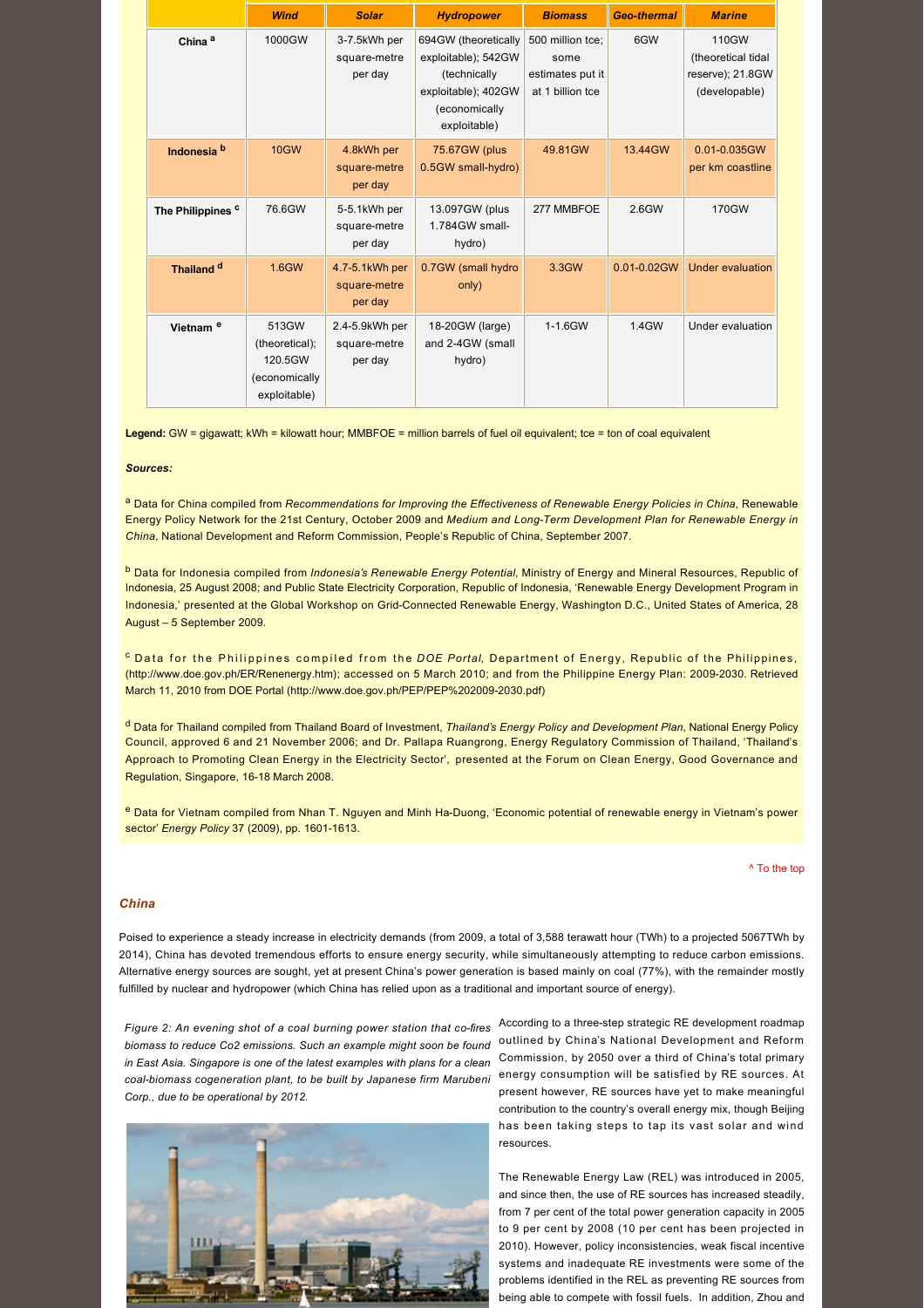

Source: Ian Hamilton, 2007, Available at: (http://www.jstockphoto.com/stock-photo-3954218-power-station.php)

though this has consequences for food prices for cassava as well.

Thomson have pointed out that the biofuels industry in China faces problems with regard to domestic sources of feedstocks. According to a study by Zhou and Thomson, published in 2009, traditional sources such as inedible corn are running low, necessitating the use of edible corn and thus leading to an increase in food prices. To supply biofuels demand, efficient alternatives such as cassava would have to be imported from countries such as Thailand and Vietnam,

Some of these problems have been addressed by a major revamp of the REL, passed by China's legislature in December 2009. Under this new amendment, power operators are obliged to purchase all the power produced by nonhydrocarbon energy sources, envisaged under the plan to supply up to 15 per cent of China's total power consumption by 2020. The REL Amendments were designed to address the following systemic policy, technological and fiscal barriers, including the chronic lack of assured interconnection of RE projects to the national grid. By mid-February 2010, Beijing is expected to unveil a new RE policy to lift government RE development targets.

In addition, a Renewable Energy Development Fund will be established to encourage grid interconnection and to support other RE development projects. A study published by McElroy et al in 2009 suggested that wind power alone could potentially satisfy all of China's power demands by 2030. Recognising this, China has invested US\$2.9 billion to build six 100GW wind farms in Inner Mongolia, and is expected to invest US\$4.4 billion in grid infrastructure connecting the farms and the coastal provinces of China. However, Li also points out that progress in the wind energy industry has been hampered by limited indigenous research and development, opaque bidding processes for power purchasing agreements that often underestimate costs and favour domestic wind power companies, the variability of wind power output in certain areas, and the engineering challenges of linking wind farms to areas with high electricity demand given the vast distances and poor grid infrastructure. Thus, wastages may occur unless bidding processes and checks and balances are refined.

Even with these limitations, RE continues to grow at a brisk pace in China. While RE sources are projected to constitute an ever-increasing share of the power generation mix, the technical uncertainties of RE development appear to nudge China towards a two-pronged, hedging strategy, which is, to continue investing in nuclear energy and devoting more effort to RE sources. However, whether the latest RE policy developments could allow China to reduce its dependence on hydrocarbons remain to be seen.

[^ To the top](#page-0-0)

#### *Indonesia*

Previously a member of the Organisation of Petroleum Exporting Countries, Indonesia became a net oil importer in 2006. This has necessitated a diversification of its energy mix away from fossil fuels. Also, even though approximately 65 per cent of the population has electricity access, over 80 million rural residents remain unconnected to the national power grid. Fortunately, like China, Indonesia is endowed with a significant, yet untapped, RE potential – primarily geothermal and biomass.

In Indonesia, RE development is regulated by the Presidential Decree No.5/2006 which states that nuclear and RE sources should comprise 17 per cent of the total power generation mix by 2025. Although Jakarta's energy policy champions energy diversification, barriers against RE development exist, such as inadequate policies, incentives, as well as legal and institutional frameworks. With an aim of improving the RE investment climate, the Energy Law No. 30, passed in July 2007, has met with little success. According to statistics published by the Ministry of Energy and Mineral Resources, RE sources account for merely 3.4 per cent of the total power generation mix. Despite the fact that the prices of cooking fuels are rising, the government has not promoted biomass sources as a primary alternative due to the risk that inefficient production of biomass could increase the country's net carbon emissions, especially from deforestation.

The generally small scale of RE development as compared to hydrocarbon-based energy projects means higher relative transaction costs for RE sources. This deters small-scale investors from opting for RE and also discourages Jakarta from supporting such projects. Halting of the construction of seven geothermal plants in the 1990s during the Asian Financial Crisis demonstrated the aversion investors have towards 'high-risk' projects. Also, traditional approaches to stimulate greater RE investments, such as feed-in tariffs and capital subsidies, are deemed ineffective since production costs far exceed the tariffs that could be collected in the biofuels sector for instance. RE growth in Indonesia will be limited unless serious governmental support and investment are forthcoming for RE development.

Small efforts have recently been undertaken by Jakarta to encourage RE development. A notable instance has been the introduction of a ministerial decree which stipulates the benchmarking of prices of geothermal-generated electricity sold to Perseroan Terbatas Perusahaan Listrik Negara (PT PLN), the state-owned electricity firm. In September 2009 the Indonesian legislature passed a new electricity law that revoked PLN's monopoly over transmission, distribution and retail operations, thus allowing central and regional governments to issue power permits.

This move facilitates the opening up of the Indonesian electricity market to competition and thus might encourage some of the country's more prosperous, resourcerich provinces to embark on new power projects, including RE sources, for local utilisation. In February 2010, Indonesian Finance Minister Sri Mulyani Indrawati remarked that the country was lagging behind other nations in power and RE developments. As such, Jakarta has announced plans to offer fiscal incentives, including tax exemption, to bolster the development of geothermal and biomass sources especially. The country has also encouraged microhydro schemes to electrify remote villages, as this form of technology is cleaner and cheaper than using diesel generators.

[^ To the top](#page-0-0)

*The Philippines*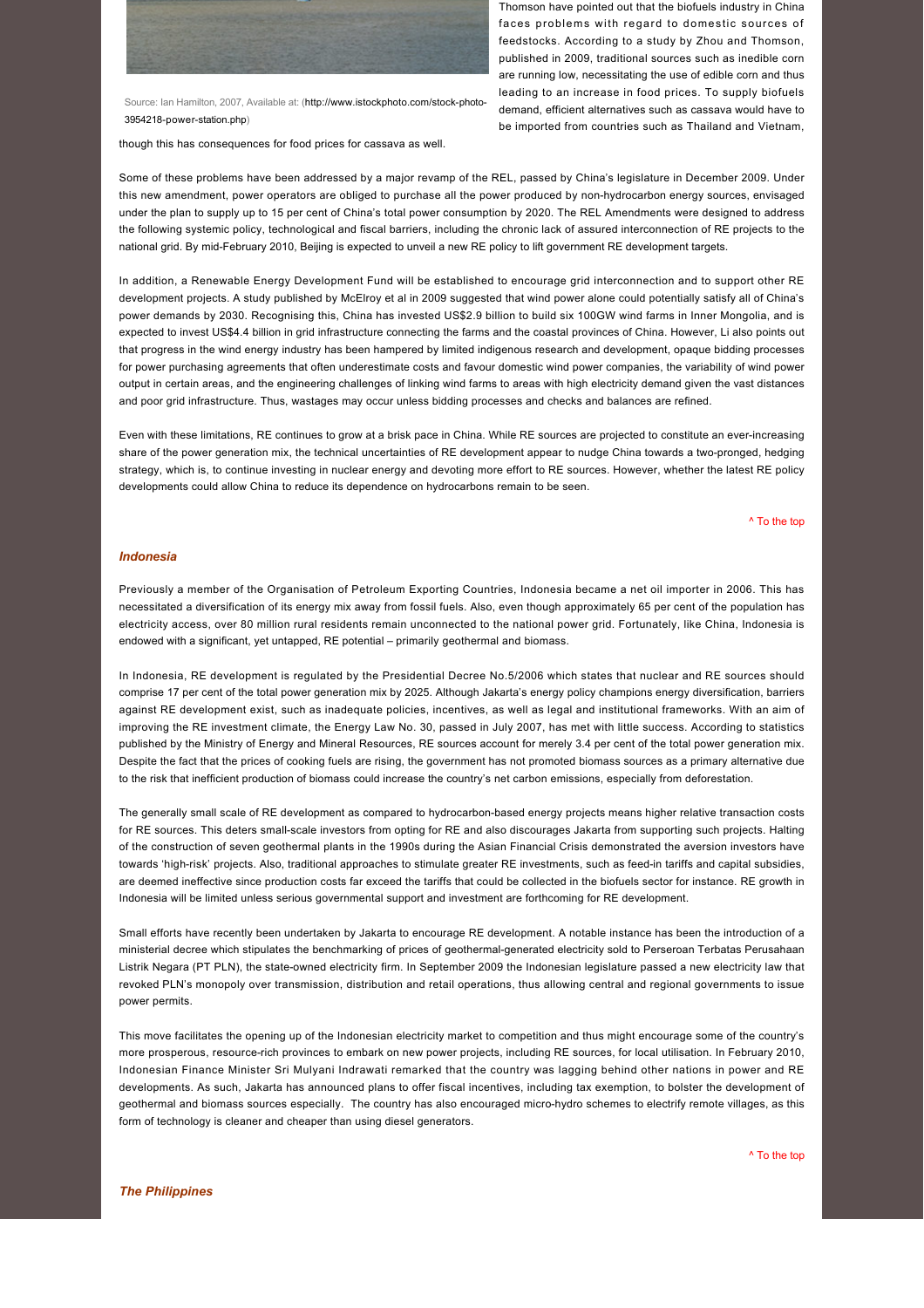For the archipelagic Philippines, which is experiencing a power shortage due to a combination of a drought and routine power plant maintenance, RE development could play a pivotal role in raising energy self-sufficiency from 55.5 per cent in 2004 to 58.2 per cent by 2013, according to the Philippine Department of Energy (DOE). Grand plans are envisaged by Manila in the field of RE development, such as doubling hydropower capacity, and the installation of 130-250MW of biomass, solar and tidal capacities by 2013.

The country pioneered the use of renewable energy in the region after the 1973 oil crisis. As it was dependent on 95 per cent of its energy needs on oil, the Marcos administration embarked on an energy diversification programme instituted by the executive branch of government that involved the installation of geothermal, hydroelectric, and nuclear facilities. While the nuclear programme did not come to fruition, geothermal and hydroelectric facilities contributed significantly to national energy capacity, and have successfully reduced dependence on foreign oil. At present, 34 per cent of the country's energy is sourced from renewable energy, according to DOE Assistant Secretary Mario Marasigan. The Philippines Source: Ian Britton, 2007, FreeFoto.com ([http://www.freefoto.com\)](http://www.freefoto.com/)

*Figure 1: Offshore wind farms such as this one at Scroby Sands, Great Yarmouth, Norfolk in the United Kingdom (below), may be utilised in future by countries that have great wind potential in East Asia. China has invested massively in wind farms, and the Philippines possesses the largest wind farm in Southeast Asia at present.*



also declared its aim of becoming the world's largest

geothermal power producer, a leading Southeast Asian wind energy producer and a solar power manufacturing export hub.

In September 2009, the Philippine Government established the National Renewable Energy Board (NREB), composed of representatives from the Department of Energy and other executive departments, as well as representatives from NGOs and the private sector. This act catalyses the implementation of mechanisms and incentives essential for putting the December 2008 Renewable Energy Act (REA) of the Philippine Congress (which mandated income and value-added tax holidays, tax credits, and cash incentives for the RE industry) into motion. The NREB helped develop feedin tariffs that could make planned RE development projects economically more viable.

In January 2010, the Philippine DOE was reported to have contracted 87 RE projects, and is 'working to immediately provide fiscal perks to the investors' according to DOE undersecretary Roy Kyamko. On 1 February 2010 alone, it was reported that DOE had signed around 100 RE contracts, spurring huge optimism that approximately US\$9-10 billion of RE investments could be generated in the next decade. This development might also see the doubling of RE-generated power capacity from the current 4500 to 9000MW.

Even though the Philippine Government has made substantial progress in exploiting its colossal RE potential, some hurdles need to be overcome in order to increase investment in the RE sector. These include restrictions on foreign ownership of RE projects, and the comparative cost disadvantage that RE-generated electricity has vis-à-vis traditional sources due to the existing system of power purchase agreements. In addition, the government will need to take into account various external factors, such as droughts in the case of hydropower, which may limit minimum baseloads for the generation of renewable energy. For the current 'RE frenzy' in the Philippines to maintain its momentum, the above-mentioned problems faced by the Philippine RE development process will need to be addressed.

[^ To the top](#page-0-0)

# *Thailand*

In a bid to reduce carbon emissions and its reliance on fossil fuels, the present Abhisit administration has showed its commitment to RE development through the establishment of alternative energy policies as part of its national agenda. The Alternative Energy Development Plan (AEDP) 2008-2022 aims to increase the share of RE sources to 20 per cent of the total power generation mix by 2022. Envisaging 'proper and fair incentive', it strives to promote RE development through supporting R&D for all RE types. Detailed planning for demand growth for electricity is managed by the Energy Policy Planning Office.

Community-based RE projects, revolving around the use of biomass, are perceived as an essential component of Thailand's present and future RE developments, and as part of the concerted effort to bolster rural electrification. RE development in Thailand carries a broader strategic goal, too. Some Thai policymakers have called for Thailand to develop itself as the export hub, learning centre and successful role model for other countries in the field of RE development, if the country is to stand at the forefront as a leading nation in RE usage.

Various incentives and promotional schemes have been applied under the AEDP; most importantly the provision of pricing subsidies/feed-in tariffs through the Small and Very Small Power Producer (SPP & VSPP) programmes using RE, co-generation and micro-hydropower projects for instance. The Board of Investment offers an extensive package of tax and non-tax incentives in a bid to promote RE development.

#### **The Pros and Cons of Nuclear**

While nuclear energy carries certain appeal, it is not without its drawbacks. The following benefits and costs of nuclear energy could be briefly summarised to highlight the contemporary debates over its use worldwide, East Asia in particular.

*Advantages of nuclear energy:* compared to most other alternative energy sources, nuclear power is a proven, arguably mature, technology. It emits minimal carbon emissions compared to the use of hydrocarbons, while the world's existing uranium reserves could, in the view of some analysts, last the world for millions of years in providing relatively clean source of power. Compared to highly-polluting coal as a source of energy, said an Australian opposition politician, nuclear is 'the lesser of the two evils'. The key point of attraction is that nuclear power contributes greatly to slashing electricity costs, taking France for example, where nuclear power accounts for more than 70 per cent of its national energy.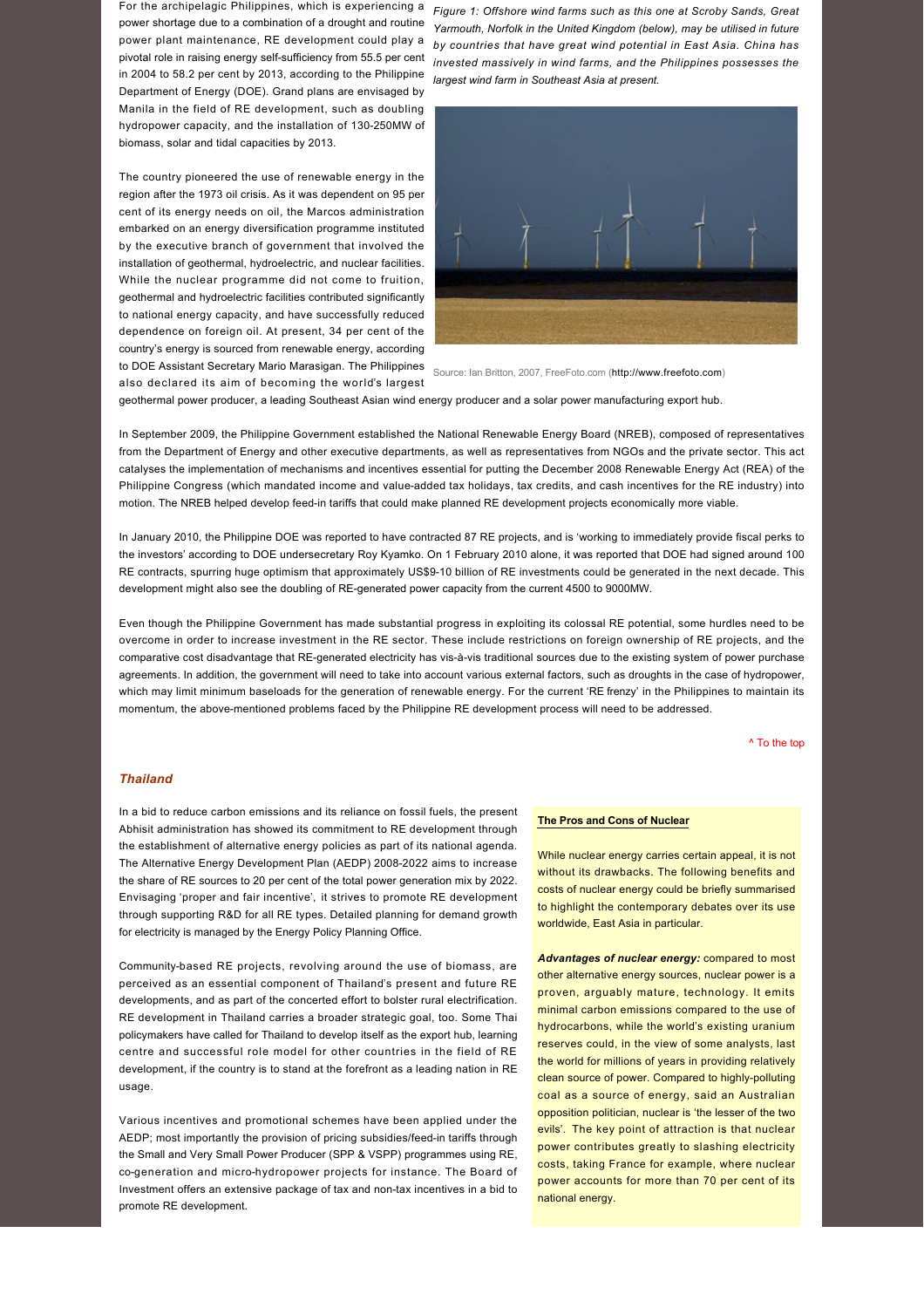Despite having a strategic plan in the form of AEDP for RE development, a lack of collaboration between agencies and companies involved has been identified as delaying the implementation of many RE projects. Widespread RE deployment has also been hampered by their cost competitiveness against other energy types, as well as high initial capital costs and environmental costs, as is the case with expanding oil palm plantations for biofuels. Siriwardhana et al. in a study published in 2009 have also noted that oil palms are vulnerable to climate variations, such as droughts, and require heavy investments in irrigation and fertilizers. The growth of oil palm plantations has resulted in the deforestation of virgin forests to clear land for plantations. Prices of palm oil, widely used as cooking oil in Thailand, have also increased as a result of increasing biofuels demand, thus increasing food prices.

Bangkok appears satisfied with the results of the AEDP, at least for now. According to Mr Krairit Nilkuha, Director-General of the Thai Energy Ministry's Department of Alternative Energy Development and Efficiency in December 2009, the plan achieved better than expected results, by raising the RE mix by 8 per cent in the last two years. At present, greater interest has been shown among Thai investors in solar and wind energy instead.

*Disadvantages of nuclear energy:* while modern nuclear technology is deemed by proponents as considerably safer these days, attendant risks still revolve around the potential hazards of radioactive leakage and environmental contamination. A guarantee against the proliferation of nuclear materials among unstable, sometimes hostile, governments, and by terrorists remains far from assured. In addition, a long-term storage solution for radioactive waste has yet to be devised. Modern nuclear projects are marred by cost overruns and have been the source of public controversies among some countries, taking East Asia for instance. Lastly, some other alternative energy sources are cleaner, and hence more sustainable, compared to nuclear.

## *Reference:*

Narelle Towie, 'The pros and cons of nuclear energy', *Sunday Times (Perth)*, 31 January 2010.

Given the progress made to date by the Thai Government in promoting RE investments, it appears that nuclear development, subject to a policy review due in 2011, will take much longer to gestate than RE energy. This is notwithstanding some barriers, which still need to be overcome before the full realisation of Thailand's ambitious RE goals.

[^ To the top](#page-0-0)

#### *Vietnam*

According to one study published in 2009, the use of RE sources could reduce the use of coal in Vietnam's power generation mix, from 44 per cent to 39 per cent, and at the same time negate the necessity for the installation of 4.4GW fossil fuel capacity, decrease hydrocarbon imports, conserve domestic coal supplies and improve energy selfsufficiency. Even as Vietnam pushes onwards with a nuclear power programme, the country possesses great RE potential, which is beginning to be recognised.

One of the earliest attempts by Vietnam to explore RE sources was the Vietnam Renewable Energy Action Plan (REAP), conceived in 1999. It envisaged hydropower and biomass as the foremost potential RE sources which could bolster rural electrification. REAP provided the basis for further creation of more coherent RE-related policies. Under Decision No.110/2007.QD-TTg passed in July 2007 by the Vietnamese Government, installed REgenerated electricity is envisaged to total 4051MW within the 20062025 timeframe. The Master Plan on Renewable Energy Development in Vietnam up to the year 2015, with an outlook for 2025, was completed at the end of 2008.

However, Vietnam still lacks a broad target-oriented sustainable energy strategy. For instance, as Uddin et al had identified, there is no timeframe for the expansion of the use of RE sources, especially in areas where grid extension is too costly and where the use for such technologies are economically warranted. Practical limitations to RE development in Vietnam include limited financing due to regulation, as well as inadequate information, analysis and assessment of Vietnam's RE potential. These hurdles would have to be removed in order to allow RE investments to proceed smoothly.

Hydropower, in which Vietnam possesses vast potential, does not appear to be the focus of the country's RE development. Authorities in the central province of Quang Nam had recently decided to cancel eight hydropower projects, in addition to the five cancelled much earlier. This is due to concerns of the impact caused by construction of hydropower dams on the surrounding ecosystems, which could affect the quality of water supply essential to the livelihood of the residents in the affected zones. The socio-economic consequences of resettling affected communities from the hydropower project zones could be considerable. Nonetheless, Vietnam continues to explore other viable sources, so as to reach the target of 5 per cent for RE sources in the power generation mix by 2020.

There is still potential for the growth of certain RE sources, taking wind power especially, given recent interest expressed by Hanoi in this aspect. Sadly, even though Vietnam does have considerable wind energy potential, investments have been stymied by the lack of a national policy framework, inadequate infrastructure, very low price of power, as well as costs involved in wind turbines. Nonetheless, Hanoi appears determined to tap wind power. A February 2010 report stated that the Vietnam National Renewable Energy Centre is devising incentives for wind power development projects.

[^ To the top](#page-0-0)

# **Conclusion**

This brief survey of renewable energy policy frameworks in the five East Asian countries derives some observations. Before summarising these observations, it is important to note that the five East Asian nations are chosen along the following lines: 1) projected increase in electricity demand; 2) vast indigenous RE potential; and 3) plans for either expanding or instituting nuclear energy, among all alternative energy sources.

Firstly, there appears to be a widespread, tacit agreement among East Asian countries that alternative energy is the way to go to address the energy-economics-environment nexus. RE potential in the region is underutilised and national efforts have been undertaken in recent times to tap these abundant and more environmentally friendly sources. Part of the reason for this recently intensified focus on RE sources in Southeast Asia in particular could be attributed to the possible recognition that other alternative sources, especially nuclear power, are both politically and economically risky.

Secondly, while earlier energy policies in these nations were plagued by technical and financial barriers, a concerted effort has been undertaken by these governments to overcome them. However, the effectiveness of these policy revisions, such as the rationalisation of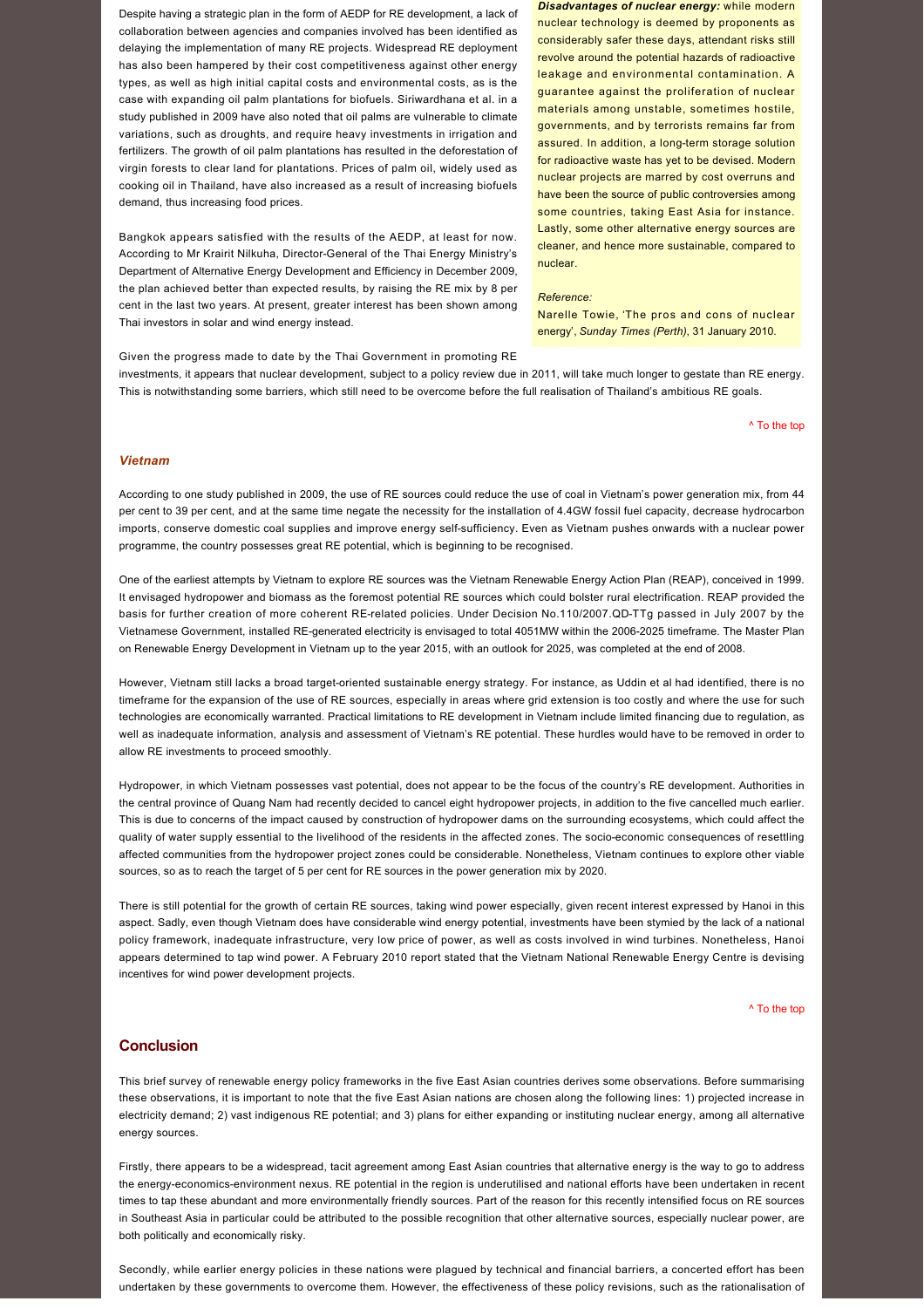incentive structures and legislative amendments, remains to be seen. Even with better policy frameworks, certain RE technologies are better suited to some countries than others, and policymakers must identify which technologies should be given priority. Governments must take technical, financial, and environmental limitations into account to ensure that money is not wasted on projects with limited potential. For instance, due to environmental and socioeconomic concerns, the huge hydropower potential in countries like Thailand and Vietnam cannot be fully exploited.

A final observation may be made about the 'renewables craze' in East Asia. While several countries envision themselves becoming leaders in promoting certain RE sources, careful planning is necessary to evaluate the feasibility of every available RE source, prior to exploitation. It may be one thing to have the 'inherent potential' but quite another to effectively tap this potential. Without manpower, technical capabilities, support from the private sector, and effective government support, RE will only remain a 'potential' resource.

[^ To the top](#page-0-0)

#### **References**

'2050 energy plan revealed', *China Energy*, 7 December 2009.

A. Zhou and E. Thomson, 'The Development of Biofuels in Asia', *Applied Energy*, 86 (2009), 1120.

'Alternative energy gains momentum', *Bangkok Post (Abstracts)*, 16 January 2010.

Amy R. Remo, 'Renewable energy body formed', *Philippine Daily Inquirer*, 21 September 2009. <http://business.inquirer.net/money/topstories/view/20090921-226162/Renewable-energy-body-formed>

Areerat Yoohoon, 'Low Carbon Economy', presented at the Asia-Pacific Forum on Low Carbon Economy, Beijing International Convention Center, Beijing, China, 17-18 June 2009. < http://www.unescap.org/esd/energy/lowcarbon/2009/forum/LCDP-EGM/S2-MsAreeratYoohoon.pdf>

Boonrod Sajjakulnukit, 'Overview of Thailand's Renewable Energy Strategy and Policy', presented at the Grid-connected RE Systems, Asia Clean Energy Forum, ADB Manila, The Philippines, 3-5 June 2008. <http://www.adb.org/Documents/events/2008/ACEF/Session15-Boonrod.pdf>

'China may lift renewable energy development targets', *Interfax: China Business Newswire*, 27 January 2010. <<http://www.interfax.com/newsinf.asp?id=143350>>

*China Power Report Q1 2010*, *Business Monitor International*, January 2010. [<http://www.businessmonitor.com/](http://www.businessmonitor.com/)>

'China to set up Renewable Energy Fund', *Xinhua News Agency*, 28 December 2009.

'China Ups Renewables Use', *International Oil Daily*, 29 December 2009.

Congress of the Philippines, Republic of the Philippines, *Republic Act 9513: Renewable Energy Act of 2008*, 29 July 2008. <[http://www.lawphil.net/statutes/repacts/ra2008/ra\\_9513\\_2008.html](http://www.lawphil.net/statutes/repacts/ra2008/ra_9513_2008.html)>

Department of Energy, Republic of the Philippines, *Philippine Energy Plan 20042013*. [<http://www.doe.gov.ph/PEP/PEP\\_2004\\_2013.pdf>](http://www.doe.gov.ph/PEP/PEP_2004_2013.pdf)

D.L. Gatdula, 'Renewable energy to account for biggest share in power mix', *The Philippine Star*, 11 March 2010. <[http://www.philstar.com/Article.aspx?articleid=510003>](http://www.philstar.com/Article.aspx?articleid=510003)

Donnabelle L. Gatbula, 'Gov't urged to clear hurdles in renewable energy dev't', *The Philippine Star*, 25 January 2010.

Dr Pallapa Ruangrong, Energy Regulatory Commission of Thailand, 'Thailand's Approach to Promoting Clean Energy in the Electricity Sector', presented at the Forum on Clean Energy, Good Governance and Regulation, Singapore, 1618 March 2008. <<http://electricitygovernance.wri.org/files/egi/Thailand.pdf>>

Euan Paulo C. Anonuevo, 'Renewable energy firms keen on offgrid areas', *The Manila Times*, 11 January 2010. <http://www.manilatimes.net/index.php/business-columns/9391-renewable-energy-firms-keen-on-off-grid-areas>

Fitrian Ardiansyah, 'Renewing support for renewable energy', *The Jakarta Post*, 2 February 2010. <http://fitrianardiansyah.wordpress.com/2010/02/02/renewing-support-for-renewable-energy/>

'Good news for Thai solar industry', *Renewable Energy Magazine*, 28 January 2010.

Hengyun Ma, Les Oxley, John Gibson and Wen Li, 'A Survey of China's renewable energy economy', *Renewable and Sustainable Energy Reviews,* 14 (2010), 43845. [<http://www.sciencedirect.com/science?...>](http://www.sciencedirect.com/science?_ob=ArticleURL&_udi=B6VMY-4WXB2C1-8&_user=10&_coverDate=01%2F31%2F2010&_rdoc=1&_fmt=high&_orig=search&_sort=d&_docanchor=&view=c&_searchStrId=1199428739&_rerunOrigin=google&_acct=C000050221&_version=1&_urlVersion=0&_userid=10&md5=b82757531eded3c183f2187b37bca489)

Hengyun Ma, Les Oxley and John Gibson, 'China's energy situation in the new millennium', *Renewable and Sustainable Energy Reviews,* 13 (2009), 178199. [<http://www.sciencedirect.com/science?...>](http://www.sciencedirect.com/science?_ob=ArticleURL&_udi=B6VMY-4VMXD61-1&_user=10&_coverDate=10%2F31%2F2009&_rdoc=1&_fmt=high&_orig=search&_sort=d&_docanchor=&view=c&_searchStrId=1199458622&_rerunOrigin=google&_acct=C000050221&_version=1&_urlVersion=0&_userid=10&md5=2abaabd32f946cb1b3f9eb945373f11f)

'Indonesia Offers Fiscal Incentives for Using Renewable Energy', *Asia Pulse*, 12 February 2010.

*Indonesia Power Report Q1 2010*, *Business Monitor International*, January 2010. <<http://www.businessmonitor.com/>>

'Indonesian experts prefer renewable source to nuclear power plant', *Xinhua News Agency*, 11 February 2010. <http://news.xinhuanet.com/english2010/sci/2010-02/11/c\_13172553.htm>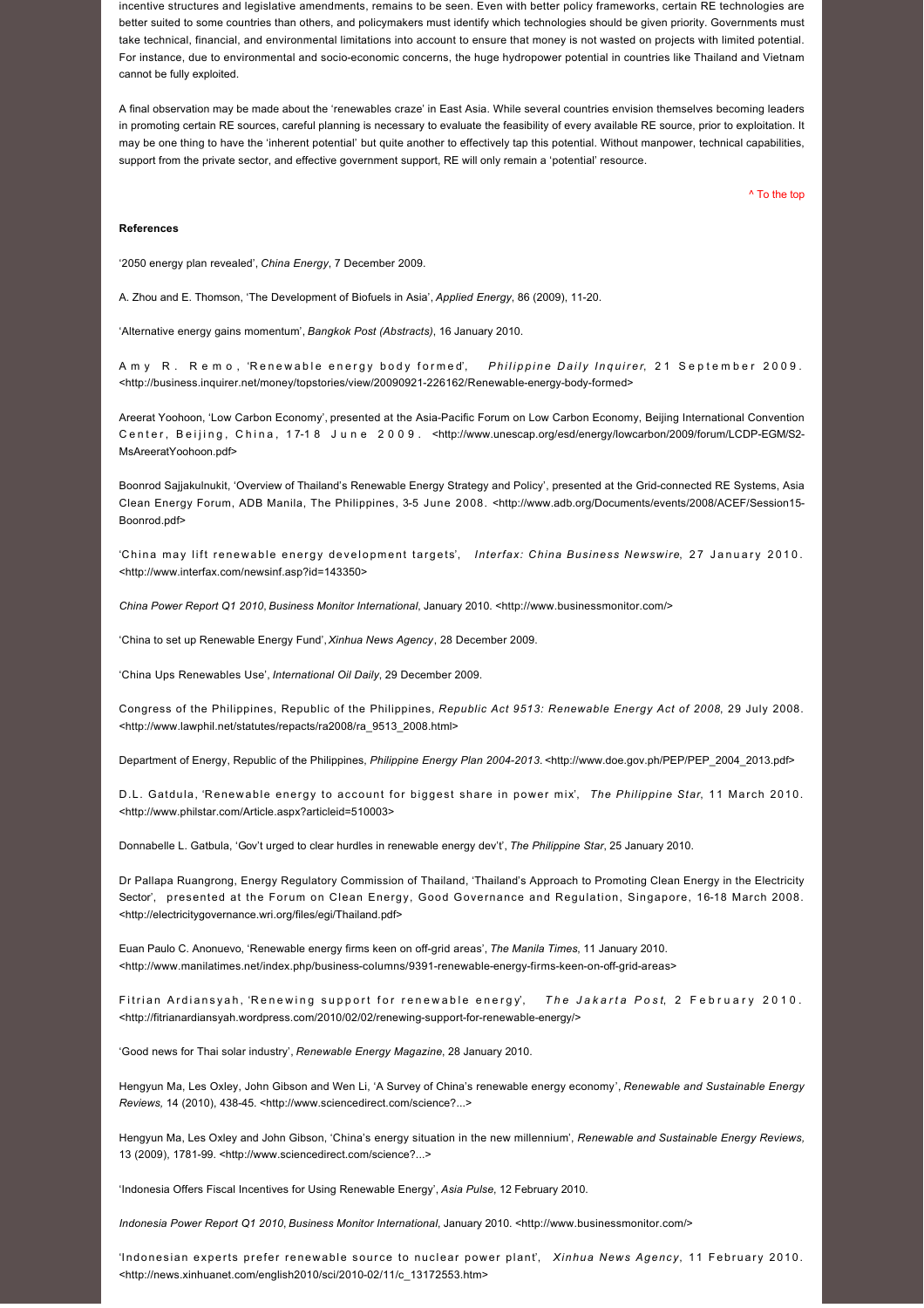'Industry: Vietnam Building Incentives for Wind Energy Development', *Vietnam News Brief Service*, 29 December 2009.

'Industry: Vietnam Central Province Cancels 8 More Hydropower Projects', *Vietnam News Brief Service*, 2 February 2010.

Jack Su, 'China Revamps Renewable Energy Law', *Mondaq Business Briefing*[, 1 February 2010. <http://www.mondaq.com/article.asp?](http://www.mondaq.com/article.asp?articleid=92956) articleid=92956>

J.C. Elauria, M.L. Castro and M.M. Elauria, 'Biomass Energy Technologies in the Philippines: A Barrier and Policy Analysis', *Energy for*  Sustainable Development, Vol. 6, Issue 3 (2002), 40-49.

J.J. Leviste et al., 'Energy for Development of the Philippines', *Energy*, Vol. 3, Issue1 (1978), 15-21.

J. Li, 'Decarbonising Power Generation in China – Is the answer blowing in the wind?' *Renewable and Sustainable Energy Reviews*, Vol. 14, Issue 4 (2010), 1154-71.

Jose Bimbo F. Santos, 'Push for renewable energy to cost electricity consumers', *Business World*, 21 January 2010.

K. Q. Nguyen, 'Wind Energy in Vietnam: Resource assessment, development status and future implications', *Energy Policy, 35* (2007), 1405-13

Keith Bradsher, 'China out front in renewable-energy race; Demand and subsidies put nation in place to continue its domination', *International Herald Tribune*, 1 February 2010.

Li-qun Liu and Zhi-xin Wang, 'The development and application practice of wind-solar energy hybrid generation systems in China', Renewable and Sustainable Energy Reviews, 13 (2009), 1504-12. [<http://www.sciencedirect.com/science?...>](http://www.sciencedirect.com/science?_ob=ArticleURL&_udi=B6VMY-4TRY3DY-1&_user=10&_coverDate=09%2F30%2F2009&_rdoc=1&_fmt=high&_orig=search&_sort=d&_docanchor=&view=c&_searchStrId=1199463906&_rerunOrigin=google&_acct=C000050221&_version=1&_urlVersion=0&_userid=10&md5=4b624b28b2be051166c57b8f4a9a3642)

M. Siriwardhana, G.K. Opathella, and M.K. Jha, 'Biodiesel: Initiatives, potential and prospects in Thailand: A review', *Energy Policy, 37* (2009), 554-59.

'Many Opportunities Exist for Vietnam's Renewable Energy', *Asia Pulse*, 14 December 2010.

*Medium and Long-Term Development Plan for Renewable Energy in China*, National Development and Reform Commission, People's Republic of China, September 2007. < http://www.chinaenvironmentallaw.com/wp-content/uploads/2008/04/medium-and-long-termdevelopment-plan-for-renewable-energy.pdf>

Michael B. McElroy, Xi Lu, Chris P. Nelson and Yuxuan Wang, 'Potential for Wind-Generated Electricity in China', Science, 325 (2009), 1378-80. [<http://www.sciencemag.org/cgi/content/abstract/325/5946/1378>](http://www.sciencemag.org/cgi/content/abstract/325/5946/1378)

Michael Quah, 'Clean, Alternative and Renewable Energy', *Energy Studies Bulletin*, Vol. 2, Issue 2 (2009), 26.

Ministry of Energy, Thailand, 'Thailand: Recent Developments in the Energy Sector', presented at the GMS: Special Meeting of the Subregional Energy Forum, Bangkok, Thailand, 18-19 March 2009. <http://www.adb.org/Documents/Events/Mekong/Proceedings/SEFspecialannex6.5.pdf>

Ministry of Energy and Mineral Resources, Republic of Indonesia, 'Updates on Renewable Energy Development Program in Indonesia', presented at the Expert Group Meeting on New Renewable Energy Technology, Honolulu, 30 March – 3 April 2009. <<http://www.egnret.ewg.apec.org/meetings/engret32/Indonesia%20RE%20priorities.pdf>>

Montty Girianna, 'Renewable Energy and Energy Efficiency in Indonesia', ADB Workshop on Climate Change and Energy, Bangkok, Thailand, 26-27 March 2009. <http://www.adb.org/documents/events/2009/Climate-Change-Energy-Workshop/Renewable-Energy-Girianna.pdf>

N. A. Orcullo, Jr., Professor, De La Salle University-Dasmarinas, 'Current New and Renewable Energy Priorities in the Philippines', presented during the 32nd meeting of the APEC/EWG Expert Group on New and Renewable Energy Technologies (APEC/EWG/EGNRET) held at the Asaka Falls, Sheraton Waikiki Hotel, Hawaii, USA, 2 April 2009. <[http://www.egnret.ewg.apec.org/meetings/engret32/Philippines%20RE%20priorities.pdf>](http://www.egnret.ewg.apec.org/meetings/engret32/Philippines%20RE%20priorities.pdf)

Narelle Towie, 'The pros and cons of nuclear energy', *Sunday Times (Perth)*, 31 January 2010.

Nguyen Duc Cong, Institute of Energy, Vietnam, 'Experience of the Institute of Energy in the Preparation of the Renewable Master Plan', [presented at the Rural Renewable Energy Week in Hanoi, Hanoi, Vietnam, March 2008. <http://www.vsre.org.vn/UserFiles/File/Day%](http://www.vsre.org.vn/UserFiles/File/Day%202/2.%20RE%20week%20in%20Hanoi%20(Cuong%20-%20IE)%20(e).pdf) 202/2.%20RE%20week%20in%20Hanoi%20(Cuong%20-%20IE)%20(e).pdf>

Nhan T. Nguyen and Minh Ha-Duong, 'Economic potential of renewable energy in Vietnam's power sector', *Energy Policy*, 37 (2009), 1601-1613. <[http://www.sciencedirect.com/science?...>](http://www.sciencedirect.com/science?_ob=ArticleURL&_udi=B6V2W-4VKDGXC-1&_user=10&_coverDate=05%2F31%2F2009&_rdoc=1&_fmt=high&_orig=search&_sort=d&_docanchor=&view=c&_searchStrId=1211878837&_rerunOrigin=google&_acct=C000050221&_version=1&_urlVersion=0&_userid=10&md5=76bb8a650a02c2b7231f3d8c231d795a)

'Philippines eyes USD2.1bn clean energy investment', *ADP Renewable Energy Track*, 8 January 2010.

*Philippines Power Report Q1 2010*, *Business Monitor International*, January 2010. [<http://www.businessmonitor.com/>](http://www.businessmonitor.com/)

'Philippines: Renewable energy sources to boost RP's power supply', *Euclid Infotech – Procurement News*, 25 January 2010.

'PLN Awaiting Indonesian Govt Nuke Power Plant Policy', *Asia Pulse*, 4 February 2010.

Public State Electricity Corporation, Republic of Indonesia, 'Renewable Energy Development Program in Indonesia', presented at the Global Workshop on GridConnected Renewable Energy, Washington D.C., United States of America, 28 August–5 September 2009.